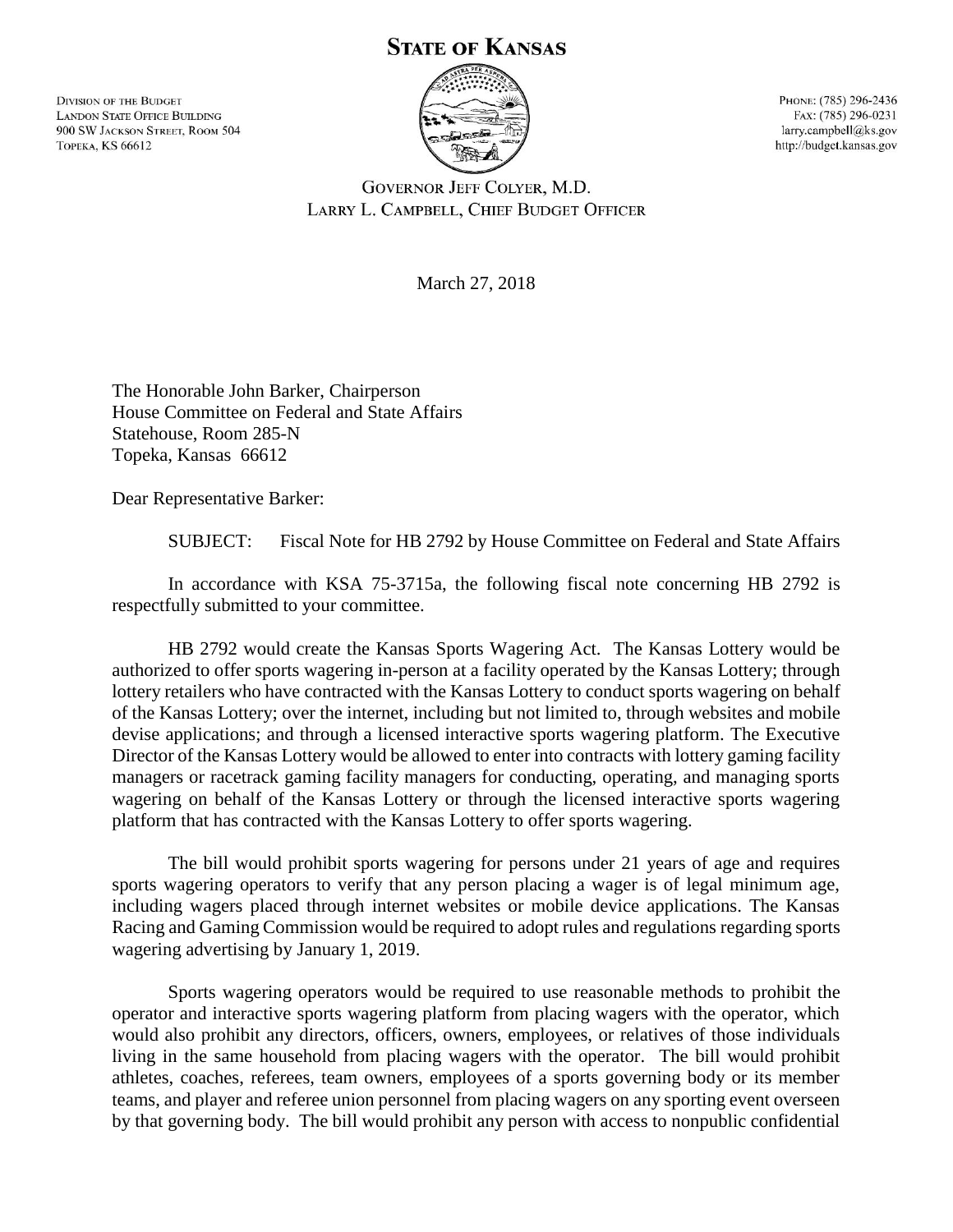The Honorable John Barker, Chairperson March 27, 2018 Page 2—HB 2792

information held by the operator from placing wagers with the operator. The sports wagering operator would be required to maintain the security of wagering data, customer data, and other confidential information from unauthorized access and distribution. Sports wagering operators could use whatever data source to determine the result of a sports wager that is determined by the final score or final outcome of a sports event for a wager placed before the start of a sports event. For all other sports wagering, the sports wagering operator would be required to purchase official league data from the relevant sports governing body to determine the outcome of that wager.

A sports governing board would be allowed to notify the Kansas Racing and Gaming Commission that it desires to restrict, limit, or exclude wagering on its sporting events and the Commission would review the request and determine if the sports wagering should be restricted. Sports wagering operators would be required to cooperate with investigations by the Kansas Racing and Gaming Commission, sports governing bodies, or law enforcement agencies by providing account-level betting information and audio or video files relating to persons placing wagers.

Sports wagering operators would be required to immediately report to the Kansas Racing and Gaming Commission any criminal or disciplinary proceedings; abnormal wagering activity or patterns that may indicate a concern with the integrity of a sporting event or events; any potential breach of the sports governing body's internal rules and codes of conduct pertaining to sports wagering; any other conduct that corrupts a betting outcome of a sporting event for purposes of financial gain; and suspicious or illegal wagering activities, including use of funds derived from illegal activity, wagers to conceal or launder funds derived from illegal activity, using agents to place wagers, and giving false identification. The bill would allow a sports governing body to have a civil case to recover damages or other equitable relief against any person who knowingly engages in, facilitates, or conceals conduct that intends to improperly influence a betting outcome of a sporting event for purposes of financial gain.

The bill would require that each sports wagering operator remit a sport betting right and integrity fee to each sports governing body with authority over a sporting event that bets were placed in the preceding calendar quarter. The fee would be 0.25 percent of the aggregate amount wagered on those sporting events during the previous quarter and would paid to the relevant sports governing body on July 1, October 1, January 1, and April 1 of each year.

The bill would create the Sports Wagering Receipts Fund in the State Treasury and separate accounts would be maintained for the receipt of moneys from sports wagering conducted by the Kansas Lottery, each lottery gaming facility manager, and each racetrack gaming facility manager. All revenues from sports wagering conducted by the Kansas lottery would be deposited in the Lottery Operating Fund. If a lottery gaming facility manager and racetrack gaming facility manager offer sports wagering, then the management contract would include a provision that no less than 6.75 percent of the sports wagering revenues (total revenues from sports wagering at a gaming facility after all prize related payments are made) would be distributed to the Expanded Lottery Revenues Fund (ELARF). If the lottery gaming facility manager or racetrack gaming facility manager agrees to offer sports wagering, the Kansas Lottery would be the licensee and owner of all software programs used in offering sports wagering. All sports wagering would be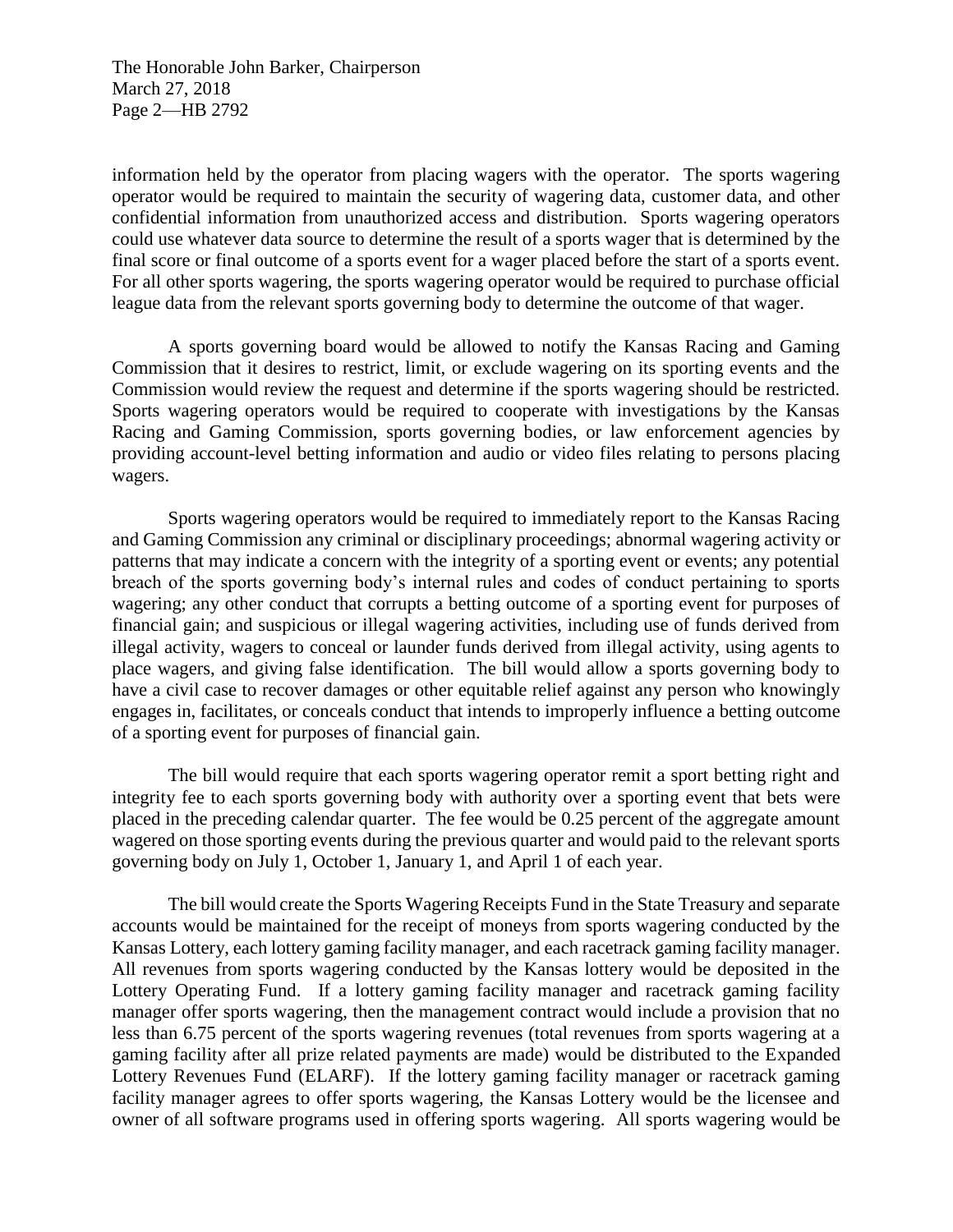The Honorable John Barker, Chairperson March 27, 2018 Page 3—HB 2792

under the ultimate control of the Kansas Lottery. Counties would not be allowed to be exempt from or effect changes in the Kansas Sports Wagering Act.

The bill would create two new crimes that are punishable as severity level 5 nonperson felonies. The first crime of misuse of nonpublic sports information is defined as placing, or causing to be placed, a bet or wager on a sports contest on the basis of material nonpublic information. The second crime adds a crime classification for sports bribery, that is committed with the intent to influence a betting outcome of a sports contest in order to obtain financial gain.

The bill includes definitions of interactive sports wagering platform, official league data, sports governing body, sports wagering, sports wagering operator, sports wagering revenue, tier one and tier two sports wager, and wager or bet. The Kansas Lottery would have the authority to write rules and regulations on sports wagering conducted by the Kansas Lottery; management contracts for sports wagering conducted by lottery gaming facility managers and racetrack gaming facility managers; provisions for the confidentiality of information submitted by interactive sports wagering platform licensees and sports wagering operators; and provisions ensuring the integrity of sports wagering conducted in this state.

The bill would prohibit any person from serving as the Executive Director, a member of the Kansas Lottery Commission, or an employee of the Kansas Lottery while or within five years after holding a financial interest, being employed by, or acting as a consultant to any interactive sports wagering platform, subcontractor, or agent of a platform or any business that sells goods or services to a platform. It would also be illegal for these individuals to accept any compensation, gift, loan, entertainment, favor, or service from any interactive sports wagering platform, and any violation of this provision could be punishable as a class A misdemeanor.

The bill would require the Kansas Racing and Gaming Commission to establish certification requirements and enforcement procedures for employees of a lottery retailer, lottery gaming facility manager, or racetrack gaming facility manager who are directly involved in the conduct, operation, or management of sports wagering. The certification requirements and enforcement procedures would also apply to persons involved in interactive sports wagering platforms and other technology and computer systems providers that have a contract with a lottery gaming facility manager, racetrack gaming facility manager, or the Kansas Lottery for providing goods or services related to sports wagering, including management services. The certification requirements would include compliance with security, fitness, and background investigations.

The bill would become effective no earlier than July 1, 2018, and only after a certification from the Executive Director of the Kansas Racing and Gaming Commission that federal law does not prohibit the state from authorizing and conducting sports wagering is published in the *Kansas Register*.

HB 2792 would not require additional staffing or expenditures by the Kansas Racing and Gaming Commission, the Kansas Lottery, or any other state agency unless federal law removes the current prohibition on states from authorizing and conducting sports wagering.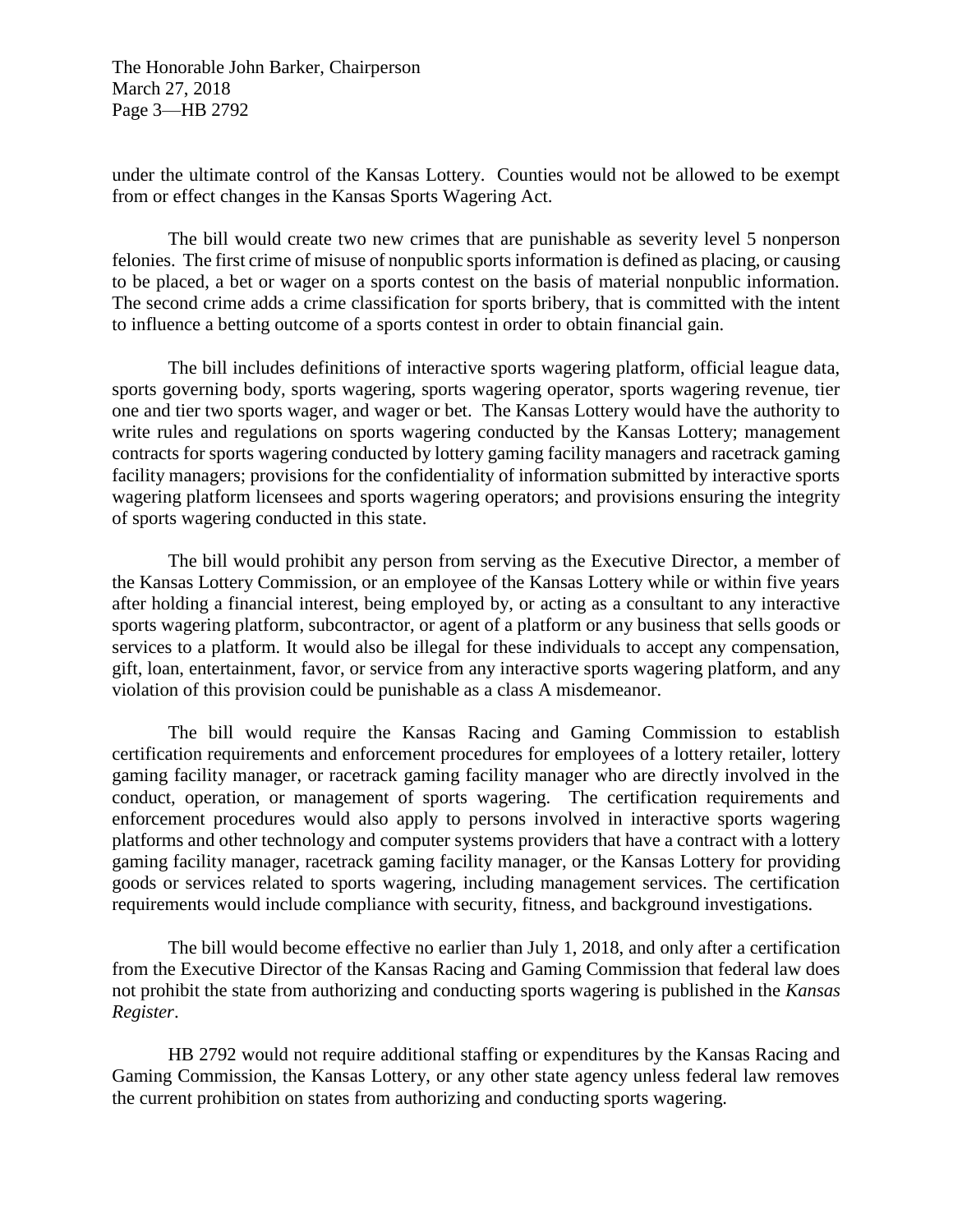The Honorable John Barker, Chairperson March 27, 2018 Page 4—HB 2792

The Attorney General's Office indicates the bill has the potential to increase litigation costs starting in FY 2019. However, the Office did not provide an estimate of the additional litigation costs or how long the estimated litigation costs would continue from enactment from the bill, or if the bill would require the hiring of outside counsel.

The bill has the potential for increasing litigation in the courts because of the new crimes created by the bill. If it does, the Office of Judicial Administration indicates that there would be a fiscal effect on the operations of the court system. However, it is not possible to estimate the number of additional court cases that would arise or how complex and time-consuming the cases would be. The fiscal effect would most likely be negligible and could be accommodated within the existing budget resources. The Kansas Sentencing Commission indicates that the bill could have an effect on prison admissions and beds; however, the Commission did not provide a specific estimate.

The Kansas Racing and Gaming Commission indicates that the bill would require at least 3.00 additional FTE positions and \$265,000 annually for ongoing costs to regulate sports wagering. Actual costs would vary as the Commission would determine the industry specific tools necessary to regulate this industry. Sports wagering at parimutuel racetracks would require the racetrack to reopen, likely with electronic gaming machines. Racetrack gaming facility managers would first be required to obtain a parimutuel license from the Kansas Racing and Gaming Commission before they could negotiate with the Kansas Lottery for a contract to offer sports wagering or electronic gaming machines. To operate electronic gaming machines, a contract with a racetrack gaming facility manager would have to be approved by the Kansas Lottery and a background investigation would have to be approved by the Kansas Racing and Gaming Commission. The Commission indicates that it would need approximately \$1.8 million and 21.00 FTE positions for each parimutuel racetrack that reopens for the annual costs to regulate both the racing and gaming activities. Start-up costs of approximately \$450,000 per facility would also be needed for expenses, such as background investigations, licensing equipment, software licenses, computer equipment, furniture and supplies, and other expenses that would be associated with reopening each facility. Funding for regulating racing activities has primarily come from the transfer of parimutuel tax receipts to the State Racing Fund. The appropriations bill each year provides the authority for the Kansas Racing and Gaming Commission to bill each facility for all costs related to regulating racing activity.

The Kansas Lottery indicates that it would need to hire between two and three new employees for each parimutuel gaming facility that could open as a result of this bill. However, without knowing the size of the proposed facility and when the facility would open, the Kansas Lottery is unable to make an estimate of its gaming related expenses. The Kansas Lottery indicates that when it has negotiated contracts with gaming facility managers, it has required that all of its gaming related expenses be reimbursed by the manager. Direct gaming expenses are billed directly to the specific gaming facility manager and indirect expenses are prorated to all managers. The Kansas Lottery indicates that it would incur significant staff and other startup costs during the implementation phase, but it is unable to estimate specific amounts or positions necessary to implement the provisions of the bill. In addition, the Kansas Lottery is unable to estimate the additional expenses to implement a sports wagering system because it unknown how widespread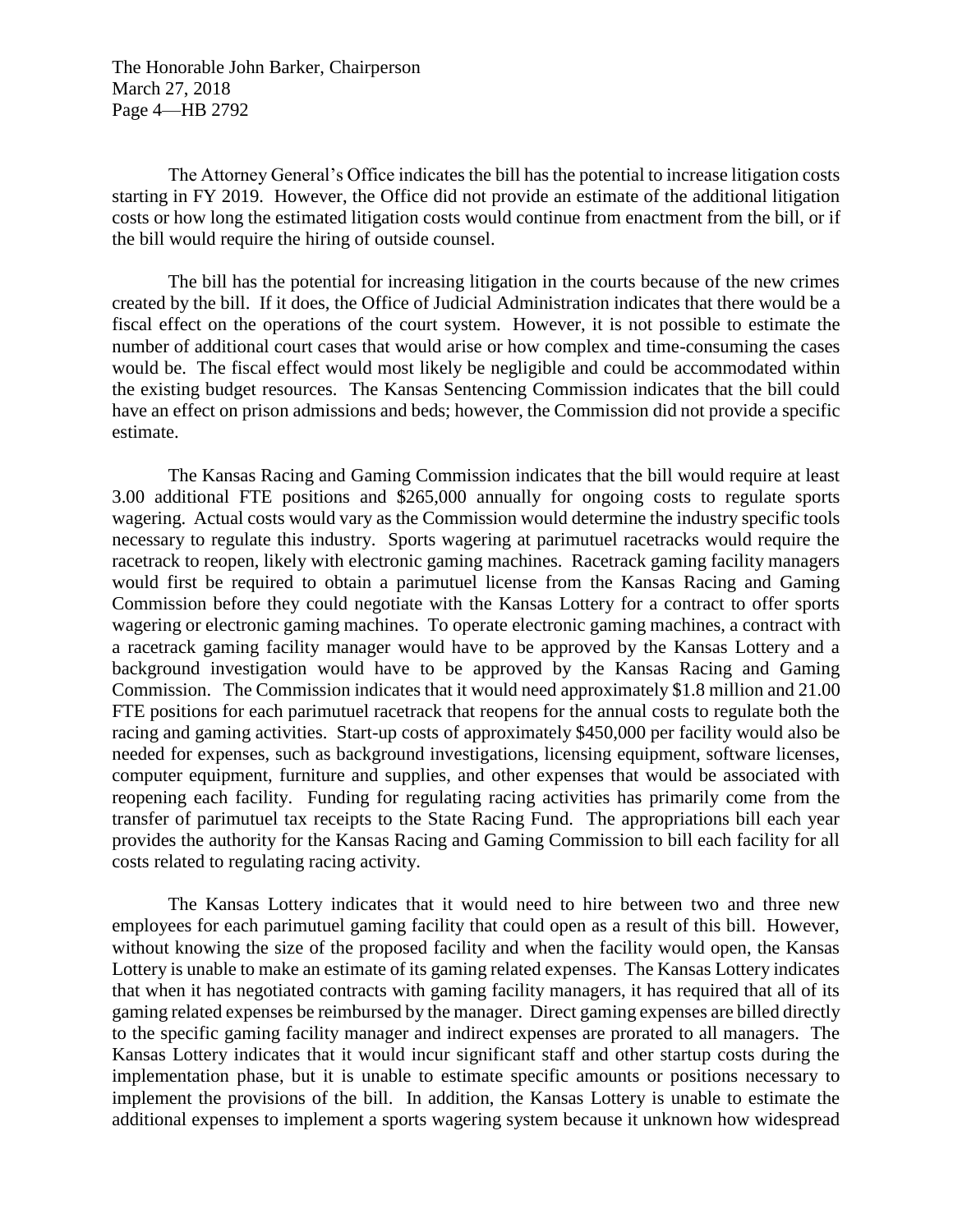The Honorable John Barker, Chairperson March 27, 2018 Page 5—HB 2792

sports wagering would be offered and the most cost-efficient and secure method to deliver that system.

The Kansas Lottery indicates that the bill would create a new sports wagering model that is not currently used in any sports wagering jurisdiction. The model would guarantee each sports governing board a 0.25 percent royalty (sports betting right and integrity fee) from the total amount wagered. The Kansas Lottery indicates the sports wagering industry operates significantly different from the existing casino gaming. To achieve the maximum desired return on all bets placed, a sports wagering operator seeks to create equal wagering on both sides of a sporting event. A lopsided distribution of the wagers creates risk for the operators and the potential to pay out significantly more than what is taken in. Approximately 95.0 of the gross amounts wagered on sporting events goes back to the winning wager, which leaves 5.0 percent for administrative costs, taxes, and profit. The 0.25 percent royalty to each sports governing board would be equal to approximately 5.0 percent of the net profits from sports wagering activities. The bill does not define any requirements or responsibilities for a sports governing board to receive the 0.25 percent sport betting right and integrity fee.

The Kansas Lottery is unable to provide an estimate of additional revenues from offering sports wagering in-person at a facility operated by the Kansas Lottery; through lottery retailers who have contracted with the Kansas Lottery to conduct sports wagering on behalf on the Kansas Lottery; over the internet; or through a licensed interactive sports wagering platform without a detailed market study. The Kansas Lottery indicates that a well-designed and well-implemented sports wagering system would generate significant revenues in future years, but it is doubtful that it could be implemented to have significant effect in FY 2019.

There are two studies (Eilers-Krejcik and AGA-Oxford) on potential nationwide and statespecific projections for revenues and gross wagering. The studies indicate that gross wagers placed in Kansas could reach nearly \$1.0 billion with limited availability of sports wagering (sportsbooks only available at casinos) or more than \$2.0 billion with convenient availability of sports wagering (sportsbooks at casinos, retail locations, and online) that is fully implemented. The proposed bill would implement a sports wagering system that could be characterized as "convenient availability." The studies use a number of variables to estimate the impact of sports wagering in Kansas, including comparing certain demographics in Kansas to Nevada where sports wagering is legal, the number of existing gambling outlets, and the level of spend in those outlets to help determine the perceived competitiveness of the market. The studies also suggest that a large portion of currently illegal sports betting would shift to legal markets. Taking a more conservative approach to the estimates, the bill would likely allow \$1.5 billion in gross wagers placed in Kansas. Under this scenario, and after approximately 95.0 percent of the gross amount sports wagers are paid to the winning wagers, then approximately 5.0 percent or \$75.0 million would be available for administrative costs, fees, and profit. However, this amount would be reduced by \$3,750,000 for the amount transferred to the sports governing bodies from the sports betting right and integrity fee. The state share of revenues could be reduced further, if a portion of the wagers take place at a state-owned gaming facility, because the state (ELARF) would only receive 6.75 percent of the net sports wagering revenue generated at a lottery gaming facility or a racetrack gaming facility.